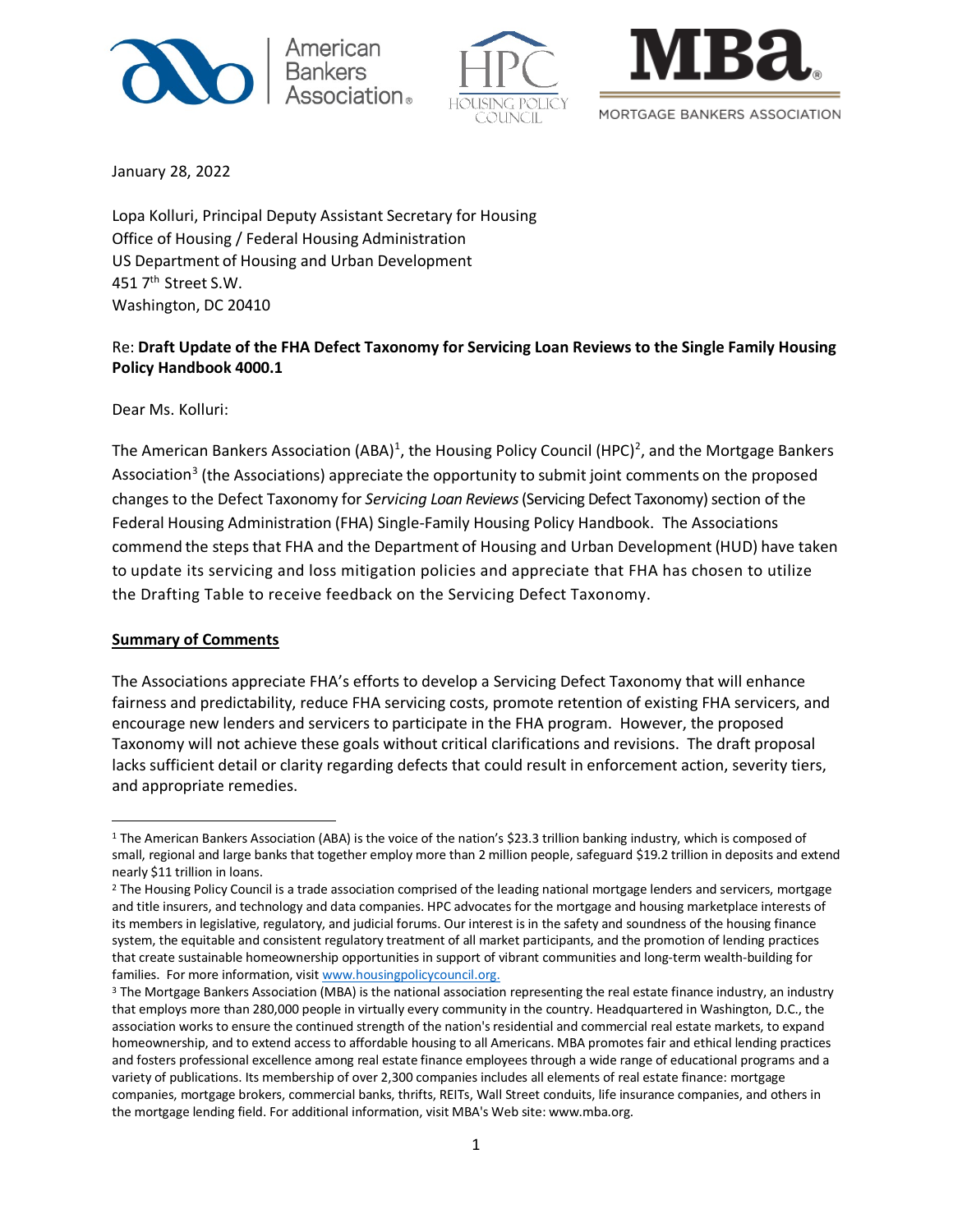The proposed Servicing Defect Taxonomy is simply too important for the long-range success of the FHA program to rush. A detailed, balanced, and holistic Servicing Defect Taxonomy that presents clear and unambiguous guidance will best achieve FHA's goals of achieving certainty and clarity for program participants. Thus, we urge FHA to consider the development of the Servicing Defect Taxonomy as a long-term project during which it will continually work with stakeholders in the same iterative process that FHA used to develop the Originations Defect Taxonomy.

## **Section-by-Section Feedback**

# *1. "Purpose" Section of the Defect Taxonomy on Page One[4](#page-1-0)*

The Associations support FHA establishing a Servicing Defect Taxonomy. However, it is critical that the Taxonomy provide servicers with a clear and detailed framework that they can rely upon when analyzing servicing defects. To achieve FHA's goals, the Servicing Defect Taxonomy must, at minimum:

- Explain when loans will be subject to review under the Taxonomy;
- Specify how FHA will characterize the severity of any particular defect;
- Differentiate severity levels between defects with ongoing customer impact and isolated defects with no material impact to the Fund or homeowners;
- Explicitly state the appropriate corresponding remedy; and
- Explain how the Taxonomy will be used during post-claim audit reviews, enforcement activity, and existing controls.

FHA's current proposal does not yet meet these minimum requirements. Indeed, rather than providing clarity, the current proposal raises significant questions about how the taxonomy will work.

### *2. "Defect Areas" Section of the Defect Taxonomy on Page One*

The Associations support the concept of using "defect areas" as an organizing tool for the Servicing Defect Taxonomy. This is consistent with current practice and makes sense to continue to use as a framework. However, the "Defect Area" section of the Defect Taxonomy fails to address basic questions that are fundamentally necessary for the Taxonomy to function, such as:

- What is the definition of a defect?
- When does an issue rise to the level of a defect?
- What is a material inaccuracy? Is there a numeric threshold that could be used to determine a material inaccuracy?

For consistency, we would encourage HUD to incorporate references to HUD's Quality Control section of the Handbook to define materiality. Additionally, the Taxonomy should include concrete examples of the

<span id="page-1-0"></span><sup>4</sup> For ease of reference, we provide page numbers from the .pdf version of the Servicing Defect Taxonomy published on the HUD website/Drafting Table.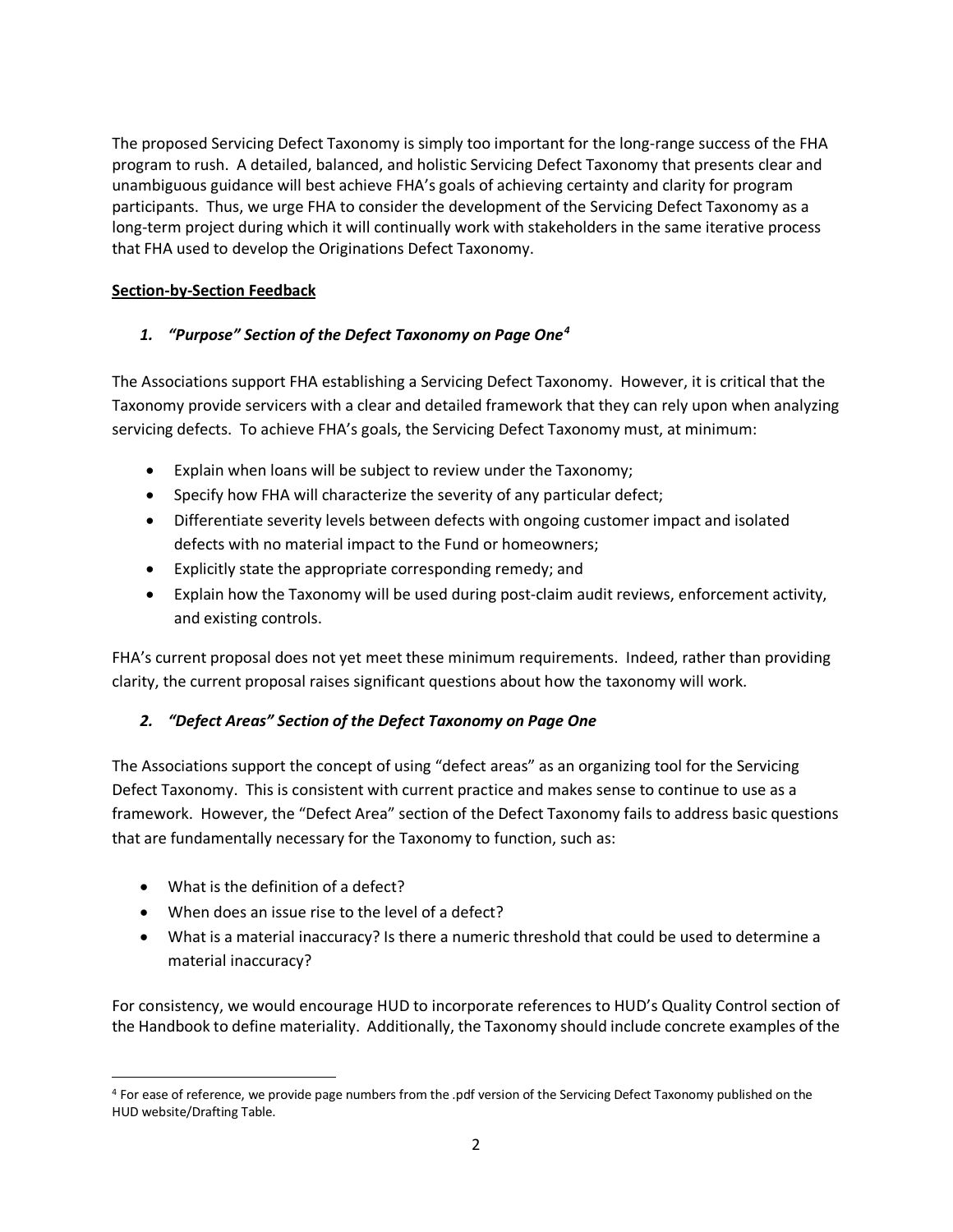type of errors that rise to the level of "defect", and even more specifically, provide examples of defects where there is a material harm based on the "Material Finding" definition set forth in the Handbook.<sup>[5](#page-2-0)</sup>

Again, without addressing these deficiencies, the Taxonomy will not meet FHA's goals of improving the program to retain and attract participants.

## **3.** *"Sources and Causes" Section of the Defect Taxonomy on Page One*

Making the "Causes" identical for all of the defect areas is unhelpful to servicers and makes the document more difficult to understand and utilize. We urge FHA to parallel its Originations Defect Taxonomy and develop narrowly tailored causes for each specific defect area.

Additionally, policy/FHA Handbook references which the Servicing Defect Taxonomy labels as "Sources" for each Defect Area are duplicative and lack requirement- or provision-level specificity, which is likely to lead to confusion or uncertainty as to which piece of a particular handbook section is covered by each defect area. Policy references to "Sources" are also missing from some of the Defect Areas. For example, Defect Area 6 includes foreclosure and claims but foreclosure and claims handbook sections are not included; Defect Area 3 includes property inspection, repairs and preservation but only property inspection handbook sections are included. For the Servicing Defect Taxonomy to be effective, we urge FHA to mirror its Origination Defect Taxonomy by specifically linking each Defect Area to particular servicing activities and requirements.

Lastly, FHA should group similar or related activities into one defect area to the extent possible as opposed to following the layout of the Handbook to determine the appropriate breakdown of the defect areas. For example, payoff statements and payoff disclosures go hand in hand but are currently split between two different defect areas under the proposed taxonomy. This increases the likelihood that auditors will write up multiple findings for the same underlying servicing activity, rather than determining the root cause of the defect, a shortcoming that is contrary to the stated objectives of the taxonomy.

# **4.** *"Severity Tiers" Section of the Defect Taxonomy*

The Associations support the concept behind severity tiers. We acknowledge FHA's characterization that the Taxonomy formally establishes the existing Quality Assurance Division servicing review practices, including remedies and materiality designations, as a permanent foundation for FHA's quality assurance procedures. However, additional clarity is needed to help servicers fully understand the severity tiers, since this information has not previously been shared with stakeholders. To be blunt, we ask that HUD be explicit and unambiguous to take the mystery out of the process – to be of value, servicers need to know how exactly how the taxonomy will work and that it will be consistently applied. Optimally, the Taxonomy should also clearly account for the fact that many servicing issues can be, and are, resolved through mitigating actions throughout the course of the loan servicing lifecycle, since

<span id="page-2-0"></span><sup>5</sup> We understand and think it appropriate that these would only be examples, and not an all-inclusive list, but still feel that these examples are needed for clarity and understanding.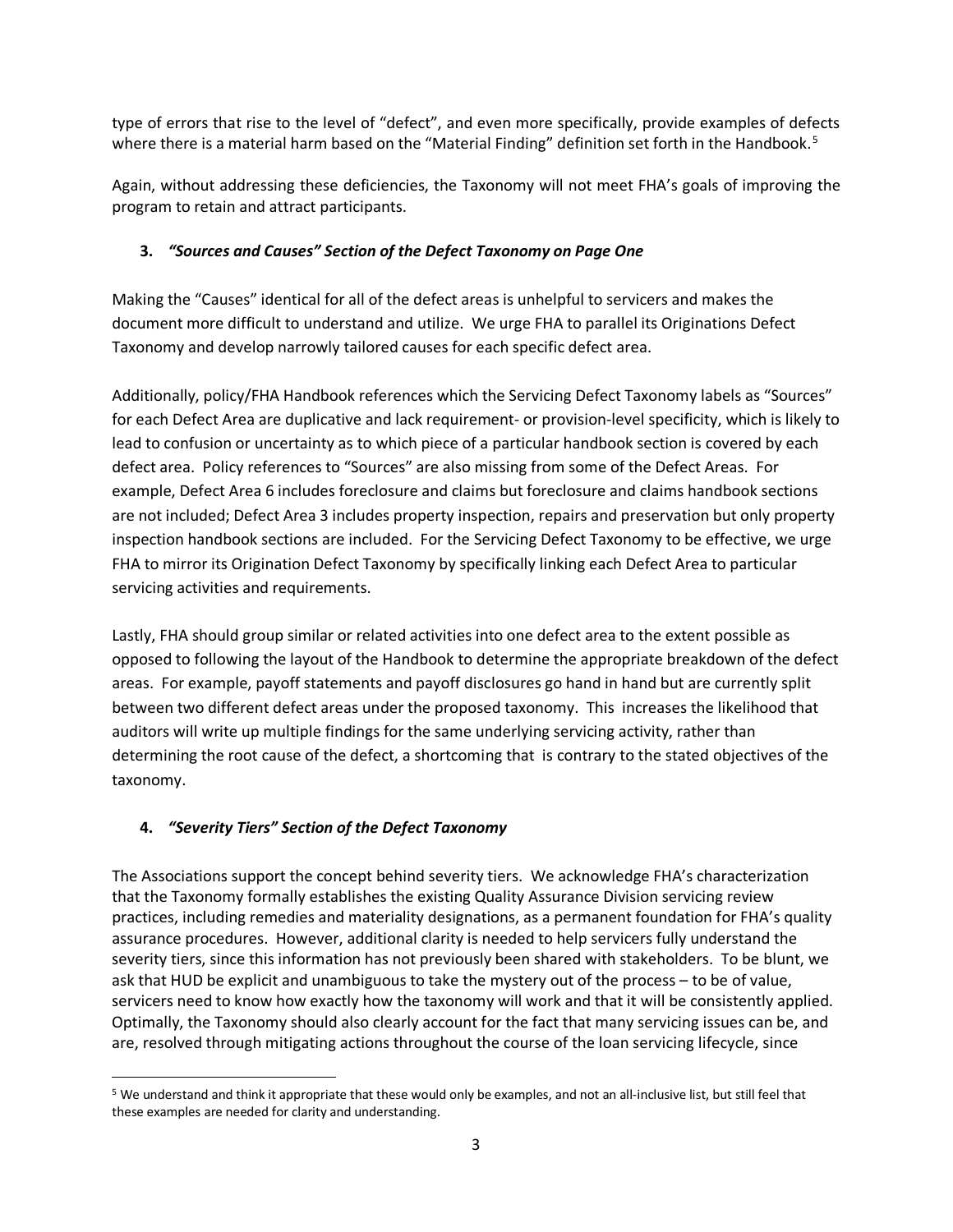servicing is a fluid activity with multiple decision/inflection points, whereas loan origination fundamentally culminates in an approval which could be based on errors that may not be mitigated after the loan has been closed and insured.

Additionally, servicers need clarity on the difference between missing documentation that leads to an unacceptable finding versus a deficient finding. The parameters around this are much clearer in the Originations Defect Taxonomy than in the proposed Servicing Defect Taxonomy.

For Tier 3 and Tier 4 findings, we request at least one example in each defect area of the type of findings that would reasonably receive this classification.

Lastly, the Associations encourage HUD to create a binding timeline for the process, so that there is a reliable conclusion to the activity and efforts of responding to and resolving findings.

## *5. "Remedies" Section of the Defect Taxonomy*

A properly functioning Defect Taxonomy should include FHA's characterization of the severity of a particular defect along with the appropriate and specific corresponding remedy. Unfortunately, the current Defect Taxonomy proposal doesn't include the necessary clarity or detail to achieve this goal.

The Associations recognize how challenging it would be to identify a specific remedy for every defect, but the current framework makes little effort to explain how the particular facts and circumstances surrounding a defect influence the remedy. To illustrate, for all of the following examples, it is not clear to our members how the Taxonomy would work:

- o There is a clear defect, but there is no harm to the Fund (e.g., property wasn't repaired timely but is otherwise in conveyance condition; or escrow holdbacks were applied later);
- $\circ$  There is a clear defect, but it is unclear whether there is a harm to the borrower (e.g., borrower wasn't reviewed for loss mitigation timely but otherwise qualified for a homeretention option preventing foreclosure);
- $\circ$  There is a clear defect and a harm to the Fund, but the current FHA process already remedies the situation (e.g., claims curtailments or withdrawal of the claim); or
- o There is a defect and harm to the Property, but FHA's Mortgagee Compliance Manager will reconvey the property (e.g., a code violation that needs to be remediated before FHA can accept the property)

Without clarity on these common scenarios, the Defect Taxonomy is unlikely to enhance either fairness or predictability.

Another issue with the current proposal is that the remedies identified are too limited and are overly reliant on life of loan indemnification. We strongly reject the premise that the primary remedy should be loan indemnification. In fact, HUD regulations expressly state that failure to comply with servicing requirements set forth in Subpart C, "Servicing Regulations" (which can be found at 24 C.F.R. §§ 203.500 through 203.681) "shall not be a basis for denial of insurance benefits." See 24 C.F.R. §203.500. Requiring indemnification for a violation of the provisions set forth in this Subpart of HUD regulations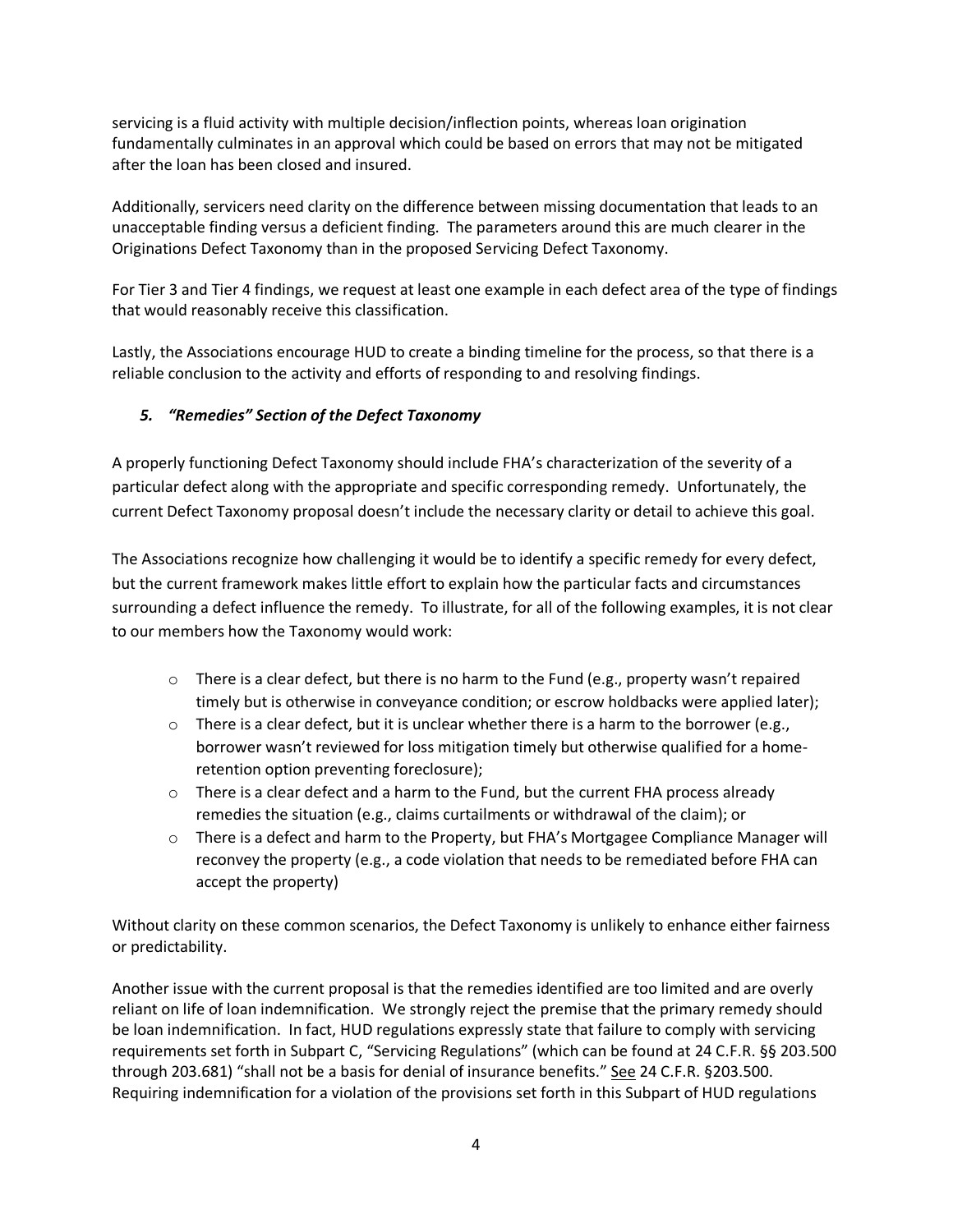would be functionally equivalent to denying insurance benefits in contradiction to this provision. Indemnification is only appropriate where a loan is no longer eligible for FHA insurance.<sup>[6](#page-4-0)</sup>

While legally questionable, should HUD preserve loan indemnification as a servicing remedy in the taxonomy, it should as a policy matter limit its use only to the most egregious errors that can't be remedied any other way to prevent agency harm. In fact, FHA utilizes a limited 5-year indemnification routinely for loan origination defects. We would also encourage FHA to explore the types of servicing defects where a 5-year indemnification agreement is appropriate. Borrower performance for a 5-year period of time certainly eliminates any correlation between future loss event and the servicing error in question.

Alternatives to indemnification are shown in each defect area "as a waterfall based on degree of impact." However, there is very little clarity about how a cascading or hierarchical set of remedies will be applied in practice. Additionally, there is insufficient explanation about the mitigating or aggravating circumstances that would determine the appropriate remedy on the waterfall. A better approach would be for the Taxonomy to identify one specific remedy for a particular type of defect that can change based on aggravating or mitigating circumstances.

The Associations' believe that the Servicing Defect Taxonomy could be enhanced by clarifying how the existing suite of current servicing remedies, such as curtailment of interest and/or property expenses, factor into the taxonomy.<sup>[7](#page-4-1)</sup> Similarly, the remedies in the Taxonomy should also consider that a servicer's ability to perform a particular remedy may be limited by Ginnie Mae restrictions – remedies like principal curtailments or account adjustments may not always be possible on securitized loans.

Lastly, the remedies should also be appropriate to the particular servicing activities covered by a defect area versus applying the same/similar remedies for each defect area (e.g., how does remittance to FHA factor into the particular servicing activities covered in defect area 3?).

<span id="page-4-0"></span><sup>6</sup> The section of the NHA governing the payment of insurance expressly states that "insurance benefits shall be paid ... and shall be equal to the original principal obligation of the mortgage (with such additions and deductions as the secretary determines are appropriate)." (12 U.S.C. § 1710(a)(5)). The NHA also requires that "[a]t least one of the procedures for payment of insurance benefits specified in [sections of the statute governing claim payment upon assignment of the mortgage or conveyance of title to property] shall be available to a mortgagee with respect to a mortgage." (12 U.S.C. § 1710(a)(3)). This language is not permissive, but rather requires that claims must be paid and evidences Congress' intent to provide for the payment of FHA insurance benefits in at least the amount of the unpaid principal balance of the loan. While the provisions provide HUD with discretion as to additional amounts that may be included in the claim, the NHA requires payment of a claim. Finally, the NHA includes an incontestability clause, which states that any insurance contract executed by the Secretary "shall be conclusive evidence of the eligibility of the loan or mortgage for insurance, and the validity of any contract of insurance so executed shall be incontestable … except for fraud or misrepresentation." (12 U.S.C. § 1709(e)). Attempting to impose indemnification for failure to meet FHA servicing requirements would terminate, and thus in effect invalidate, an FHA insurance contract for a reason other than fraud or misrepresentation, an action that is not authorized by the incontestability clause.

<span id="page-4-1"></span><sup>7</sup> This would help alleviate our members' concern about duplicative remedies.